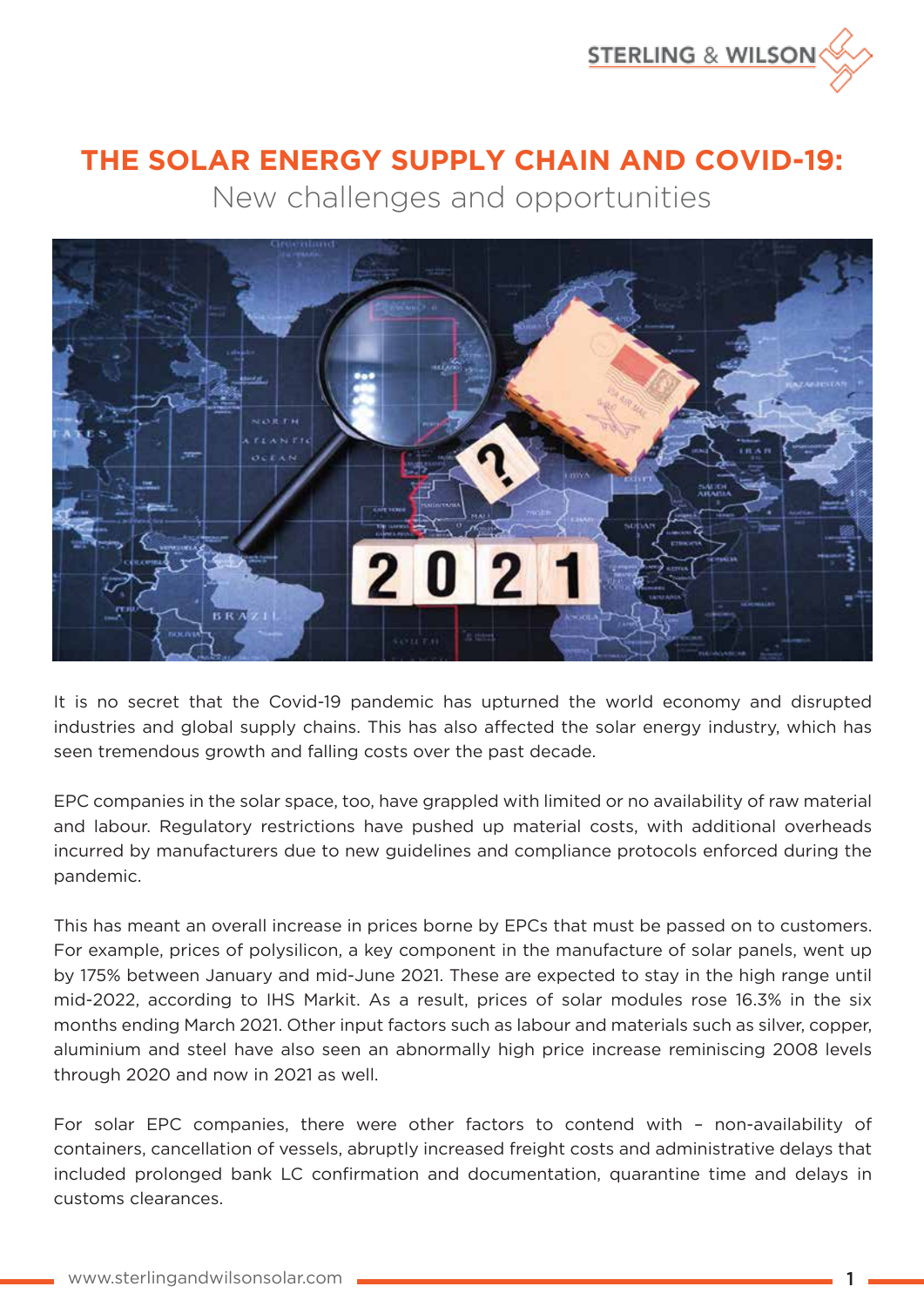

Suppliers, on their part, have been under much stress due to these factors, which has slowed down their order deliveries. They have been unable to adhere to their contractual terms due to the restrictions and input price escalations.

These factors have put pressure on EPC players as they've had to ensure that projects get commissioned and handed over on time, as per contractual obligations.

## **Reinventing through a crisis**

For Sterling and Wilson Solar, the pandemic has been a challenge and an opportunity to find new solutions to fulfil client commitments amidst a new reality.

Since 2020, we have been focused on improving our processes and cost efficiency measures to mitigate the cost and time impact of supply chain disruptions due to Covid-19. We have worked to prioritise the supply chain and brought alternative supply locations as well as order diversions among our suppliers. Our adaptive strategy now emphasises identifying and developing a local supplier pool that would reduce the risks associated with global networks, when a disruptive emergency arises.



We switched from manual endorsement of documents to online transfers of digital documents, to ensure we met the requisite compliance norms during the restrictive and limited work environment.

Difficult times call for open and honest communication more than anything else. While we absorbed the cost impact in our projects on account of freight and supplies, we also made sure to engage with our clients for their extended support on cost and time escalation in our EPC projects. Staying in touch with clients and communicating on the evolving scenario and its implications was beneficial as they understood our concerns and appreciated the mitigation efforts we had been taking. We were successful in getting EOT claims for projects once mitigation plans were shared transparently.

At the same time, we continued to anticipate the issues that kept emerging in our supply chain activities due to the pandemic to ensure damage control and minimise the impact. We discussed and managed resolution on suppliers' concerns due to cost variations.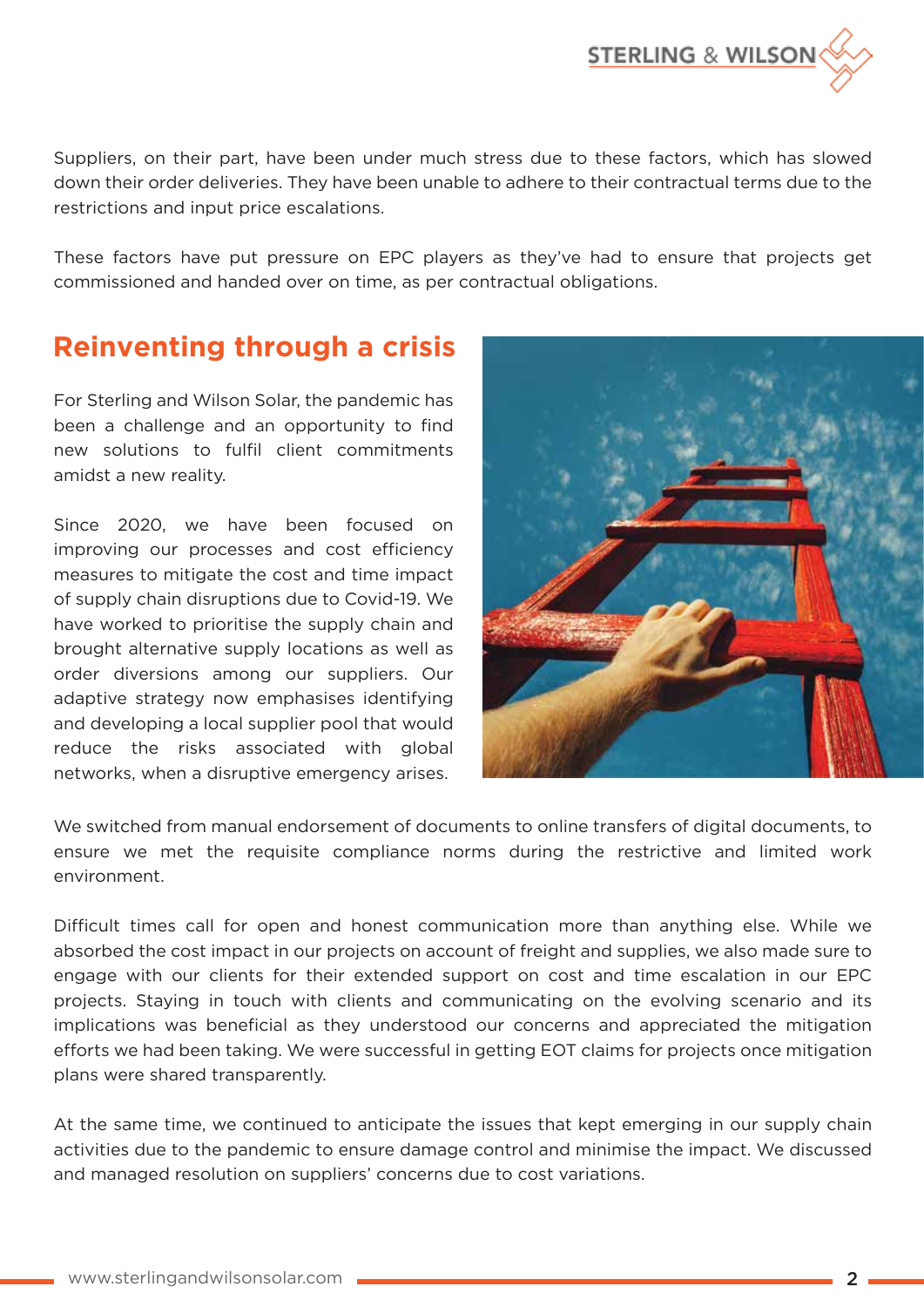

Our international projects faced challenges on account of on-time completion of site commissioning activities as the engineers couldn't be made available on the site as scheduled. Despite this, we managed the ongoing project work by coordinating between the team on-site and suppliers remotely through regular interaction via video calls. Due to this, we ensured the commissioning of projects without any significant delay and achieved high levels of customer satisfaction.

Based on the uniquely challenging experience during the past 18 months, Sterling and Wilson Solar has developed some post-pandemic best practices in its supply chain.

## **A model approach for the future**

Strong focus on developing local suppliers

Establishing global suppliers with multiple supply locations

Splitting up of orders to minimise the risk of supply delays





An emphasis on virtual meetings to expedite and follow-up on ongoing orders and contracts

Ensuring that contractual obligations for pandemic-related and *force majeure* clauses in EPC contracts are discussed with clients early on during the bid stage





Planning for any back-to-back price variations, and working with clients and suppliers to address price uncertainties

Understanding suppliers' concern and addressing their pain areas by offering alternate payment terms



www.sterlingandwilsonsolar.com